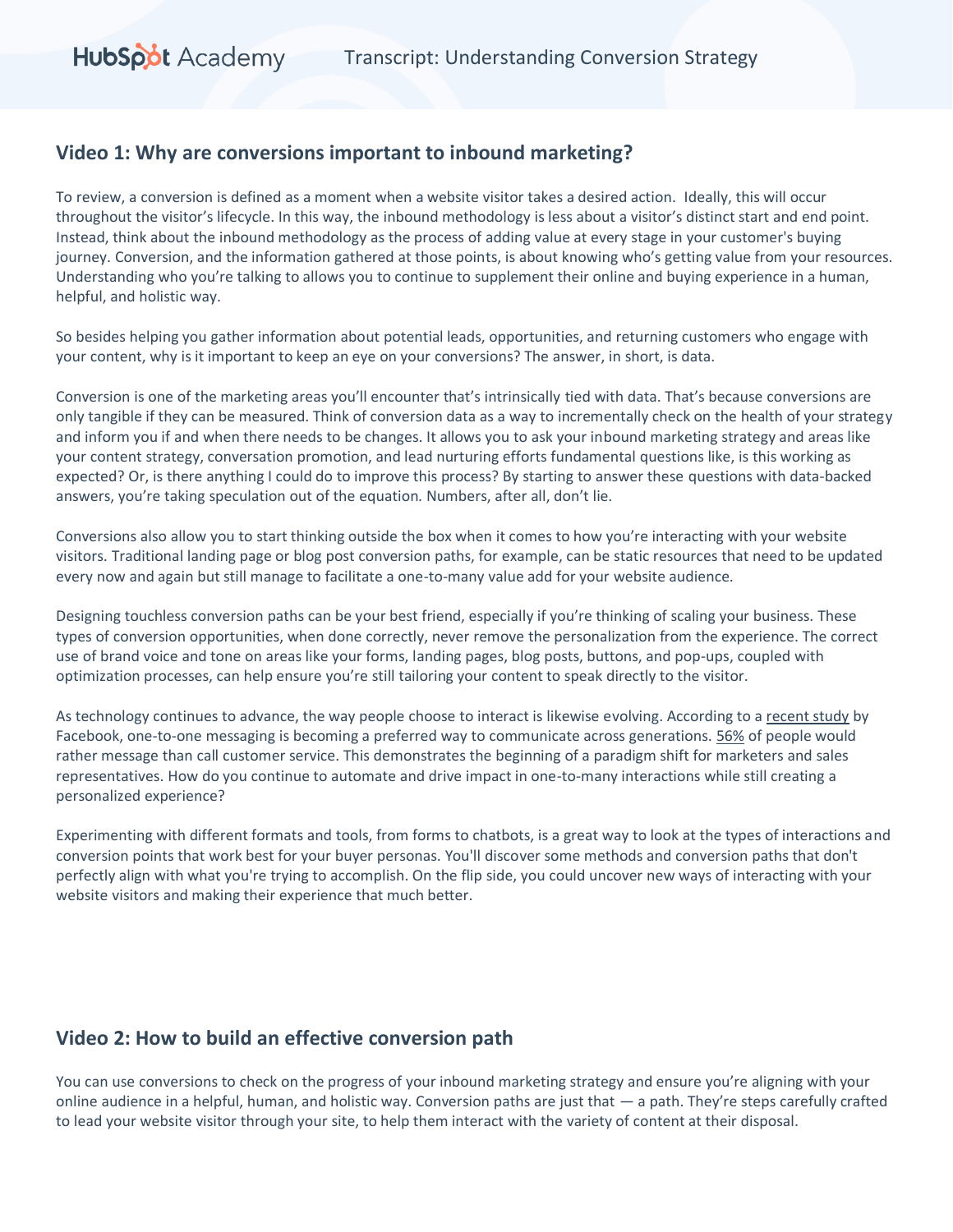The first step in building a conversion path is to create awareness. You need an element to attract visitors to your offer. This can be flashy, like a red button or a pop-up form, or subtle, like a little chat icon in the lower right corner of your homepage. Your website visitor is coming to your website page for a reason. They may even have a specific question. The first conversion tool you use to attract their attention needs to show them you have the answer, or at least showcase you've got value to add to their experience.

This bring us to step two: Determine your end point. If you're linking to and redirecting your visitors directly to a PDF via a CTA button, then that's a single-step conversion path. Often, however, there's an ultimate goal for your website visitor to complete a series of steps. If you're creating a multi-step process, where is your conversion path attempting to guide the visitor? What is the most important action that they take? Identifying your end goal early on can be critical to the long-term success of your conversion path and any future improvements it might need.

If you're using the traditional landing page conversion path, you're probably looking for more contacts to complete that final step of filling out a form than just clicking the initial button that attracted them on the page. But this will vary depending on the tools at your disposal and which ones you want to use. A button could take visitors to a meetings link, for example. A popup notification could take visitors to a form. A simple chatbot could bring someone to a knowledge base of resources. The possibilities are endless.

The third step in building your conversion path is to chart your course. You have an element that kicks off the conversion path, and you've identified where you want the visitor to end up. Now you need to design the experience that occurs in between. Think about ways to create the best flow between elements on your site, and really tie the experience together. Don't be afraid to experiment with different combinations of tools as you work out what's best for your buyer personas. Landing pages might work best for certain offers, but you might find methods like messaging apps or live chat are also great ways to deliver content and delight visitors.

This brings us to step four: Analyze. Ideally, after the conversion, your visitor has their question answered, is off to enjoy your offer, or has left delighted. Your work doesn't stop there, though. Now it's time to take a step back and get a health check on how your conversion path is performing. After about four weeks, check in with your reporting. Does the amount of visitors converting align with your expectations or goals that you set for this specific conversion path? If it is, great job! If it's not, think about ways you could experiment and optimize, or improve, the way the conversion path is set up.

So, now you've crafted your conversion path, but now how do you ensure you're choosing the right conversion points to tie together your conversation, promotion, lead nurturing, and content strategies? When building your conversion paths, it's important to consider the following areas: value proposition, relevance, urgency, clarity, anxiety, distraction, and optimization strategy. Let's dig into each one.

First, you have the value proposition of your offer. If it's a content offer, you need to create the type of content your buyer personas are looking for. Choosing a format can be difficult, so when creating your content offer, consider your SMART goals. Remember, SMART goals are specific, measurable, attainable, relevant, and timely. What is the outcome you want to achieve with this piece of content in the short term? Where do you see it fitting into your long-term strategy? Alternatively, how does this content likely fit into your visitor's goals and where they are in the buyer's journey? Likewise, consider what format would likely provide the best experience.

Think about the value of the content you're producing as well as what resources it will cost to make. You don't want to invest a lot of effort into a piece that ultimately doesn't have a place in the larger narrative your company is trying to tell. How much time and resources can you reasonably set aside to create this piece of content? How will you promote it to the world once it's created?

Each content format will take a distinct amount of time and resources to build. Creating an engaging podcast is different than producing a blog post or publishing an ebook. When thinking about the conversion path or call-to-action you want to build for your content, consider the value it's adding to your visitor, lead, opportunity, or customer. This will help you determine how much information you can reasonably ask for in return for this offer.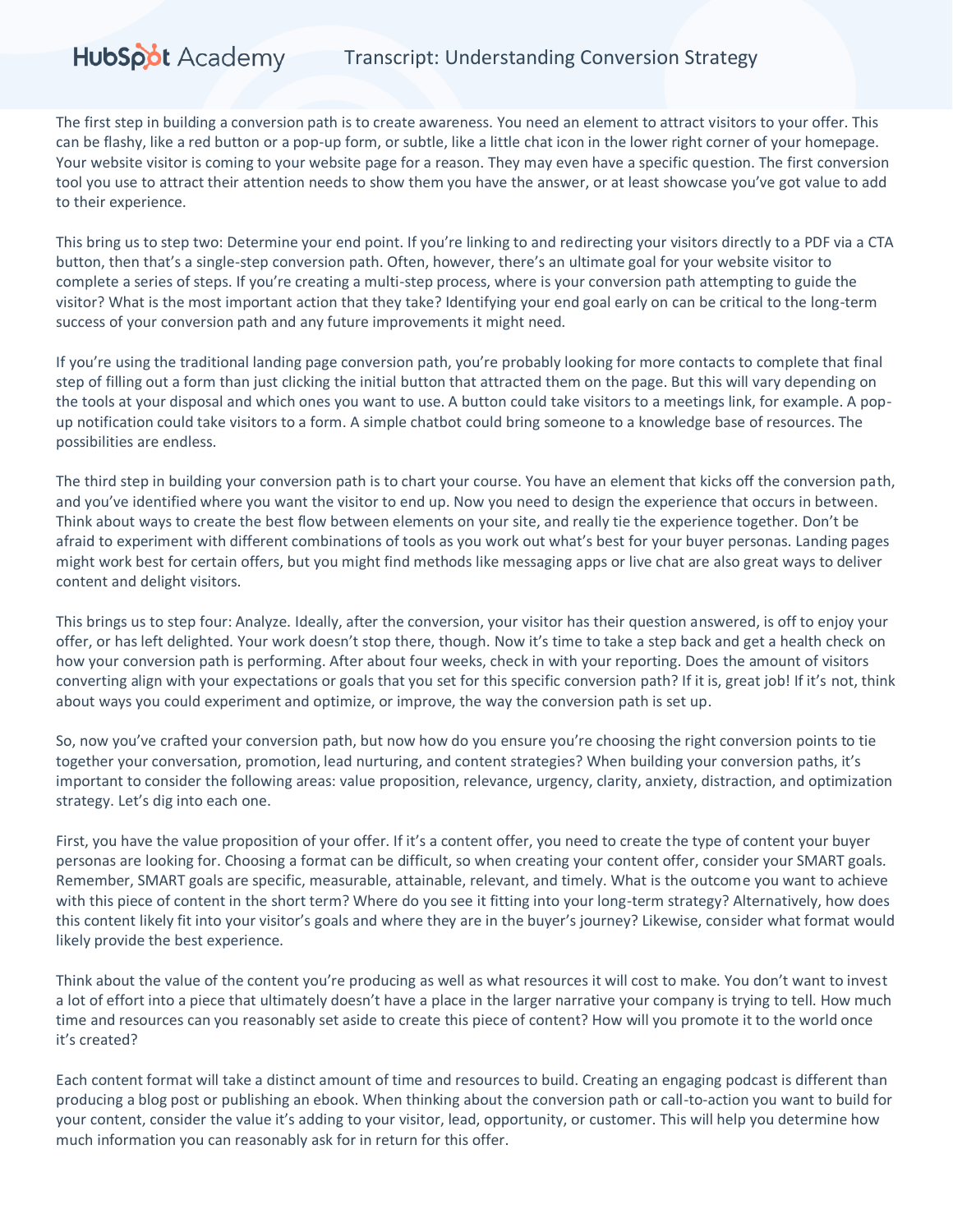Not every conversion is monetarily transactional, but there is an element of exchange. In marketing, contact information is the currency that helps you hit your lead generation goals. With this in mind, think of the price tag you're placing on your content. Price it too high and no one buys. Price it too low and you might not get the type of information that can help you identify necessary information to get a sense of who is converting and why. It's all about balance. You want to ensure you're creating the content that makes people want to convert without adding any additional obstacles that could stand in their way. Knowing what type of information you'll want in exchange for a piece of content informs you on the best way to deliver it. Similarly, knowing the value of your offer can help you determine how many steps your conversion path can reasonably have.

But that's only a piece to the puzzle. Relevance is also a piece to consider when building your conversion path and determining which conversion tools to use to deliver your offer. Ask yourself the following questions: who are you trying to target with this offer, what are you trying to accomplish, when should the offer expire, where should it live on your site, and why would your personas want to engage with this offer? Where does this specific conversion opportunity sit in the buyer's journey? Immediately offering a demo with a longer form might not be most effective to someone who has just landed on your site and is still in the awareness stage. Similarly, more qualified visitors might not be as interested in pop-ups offering content that answers industry-level frequently asked questions. It's about knowing what information your visitors want to see and when they want to see it.

In the context of conversion path building, urgency is defined as how compelled your visitor feels to take the desired action. Oftentimes, buttons can create this sense of urgency with the use of action-oriented phrases, such as "download now," "start your trial," or "join today." Urgency is about taking a step into your visitor's shoes and seeing how you're currently framing the offer. What value is your visitor critically missing if they don't click the button, enter their email into the pop-up, or fill out the form? Based on the relevance and value proposition of the piece of content, does it make a difference if they download today, tomorrow, or in a month?

When a visitor looks at your conversion tool  $-$  your button, form, or live chat icon  $-$  how well are expectations set about what will happen if they take that action? Clarity is about making the transaction clear. A best practice, particularly for landing pages, is to use any accompanying copy or images to summarize what the offer contains or what your visitor can hope to gain from that offer.

If you're asking for an anonymous visitor's email, that visitor is likely experiencing some minor anxiety. While many marketers today follow the inbound methodology, there's plenty of concern of exactly who will have access to a lead's information once it's in your hands. This can be a bit tricky to counteract, but strategies like directly linking to your company's privacy policy can help mediate this stress. You want to make sure you minimize elements that could cause your visitor, lead, or customer to hesitate and wonder if they should be completing the conversion. You want to guide them down the path of "Of course I should download this offer, this is remarkable content!"

Look! Up in the sky, it's a bird, it's a plane! Actually, it's a distraction. When building an effective conversion path, you need to consider what might be preventing people from taking that action. In the context of landing pages, it's considered a best practice to remove the navigation bar from the page so that visitors focus only on the content and conversion at hand. Similarly, adding too many buttons to a page or pop-ups across your site could create a distracting and confusing experience. When building a page or adding a conversion opportunity, think about what you can do that makes the conversion point stand out from the rest. How you do so will depend on the specific tool you're using, but experimenting with elements such as design and location can help you inspire visitors to take that action and connect with the offer.

This brings us to the last one, optimization strategy. This is where you swap to a more data-driven mindset. How do you plan on measuring the success of the conversions on this offer? Will you be looking at measurements like form submissions, clicks, or views? Are you planning the content to be relevant long enough to conduct A/B experiments on? If you are, make sure you're keeping a tally on conversions over time, not just at the beginning or end of the proposed experiment. If not, are you basing your conversion path on any conversions that have proven successful in the past? Having a data collection plan will be key to improving your content strategy because this data will help you inform your conversion optimization efforts.

Often, you'll find some of areas will inform the action you take in others. Using these areas as a guiding framework, you'll start to craft a well-planned and effective conversion experience. Paying attention to these key areas can help you create a variety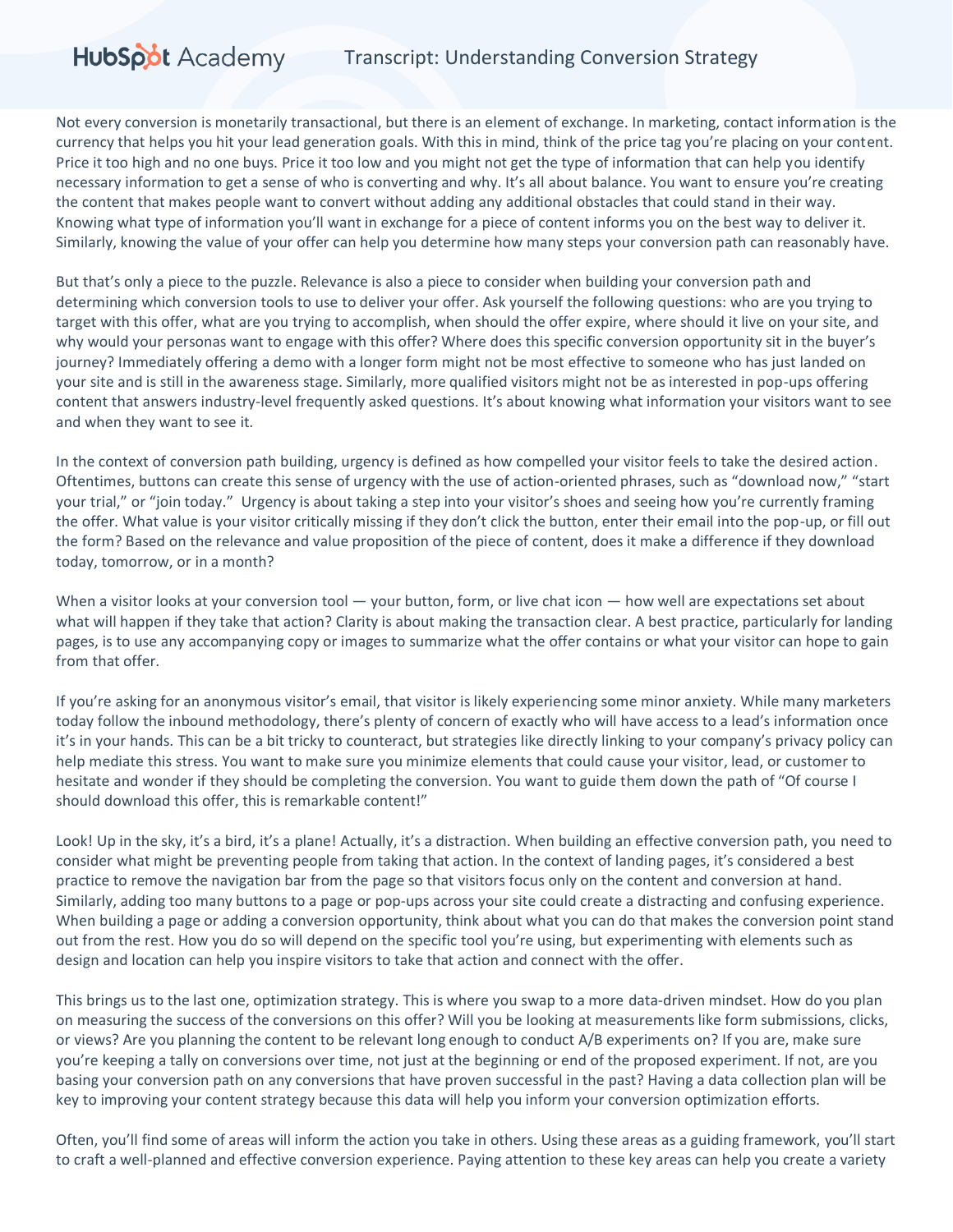of conversion opportunities for your online audience. Landing pages work well, but they aren't the answer for every need that's bringing your persona to your site. By asking these questions, you're laying the groundwork for a diversified experience that will cater to the preferences of your audience. You want to ensure you're offering the types of content interactions people want, and sometimes, that might not always align with what's the most intuitive.

As you might have guessed, conversion can take a variety of formats. Across your website, you can have buttons, landing pages, blog posts with buttons, forms, pop-ups, live messaging, meetings links, or chatbots, just to name a few. Each can contextually function as the right tool. The exact combination of tools or how many conversions you want is not an exact science and is highly contextual depending on what you want to accomplish.

A tried and true conversion path that aligns well with the inbound methodology is the landing page conversion path. This usually includes an attention-grabbing call-to-action button, which redirects to a landing page tailored to speak directly to your website visitor. An optimized form usually sits above the fold and acts as a gate to the offer. After filling out the form, the anonymous visitor, now considered a known lead, is redirected to a thank you page where they can then download the offer and access the navigation back to the rest of the website. This method is typically used as top-of-the-funnel lead generation for a variety of offers, from ebooks to demos.

That said, think of your site in terms of your funnel. By using only one type of conversion that targets only one kind of offer, you're only harnessing a portion of the possible traffic. If you're not offering the type of conversion your visitors expect, it might be time to experiment and repackage your offer differently. Diversifying your conversion points and investing in ongoing conversion optimization ensures you're using data to gradually widen your net and make the most out of your website traffic.

### **Video 3: What is conversion optimization?**

Hi there! I'm Jorie with HubSpot Academy. You may have heard of conversion optimization. But what exactly does it mean? Let's take a look under the hood of conversion optimization, and discuss where it fits into the inbound methodology and how to ensure you're using the method to its fullest capabilities.

Conversion optimization, also known as conversion rate optimization, is the process of testing hypotheses on elements of your site with the ultimate goal of increasing the percentage of visitors who take the desired action.

Conversion optimization is about data and experimentation. As marketers, you may be used to reusing your content. Repurposing can prevent duplicate efforts and identify evergreen pieces of content your team creates. The same could be said for your website design and user experience. Your website is not a static resource but rather an organic ecosystem for your buyer personas to interact with your resources. As traffic ebbs and flows to your site, optimization helps you evolve with it.

Conversion optimization is more than just crunching the numbers. It's about adopting a mentality to always be growing as the needs of your buyer personas change. You can always find ways to improve your website experience. Conversion optimization takes speculation out of your decision making by providing concrete data on how your visitors are reacting to your experiments. By using data as your feedback mechanism, you can start to gather valuable insights about what your visitors like, rather than what you think they should like.

A key principle here at HubSpot Academy is to always be learning, and that's exactly what you should be doing when it comes to your conversion optimization.

Think of your site as a large conversion funnel for your traffic. Optimization is about widening the scope and reach of every stage of that funnel and making the most of the traffic already coming to your site. As you scale, your website needs to be a well-oiled machine that you can count on for maximum efficiency. This means shifting your focus from exponentially increasing lead generation to increasing the amount of movement from one stage to the next.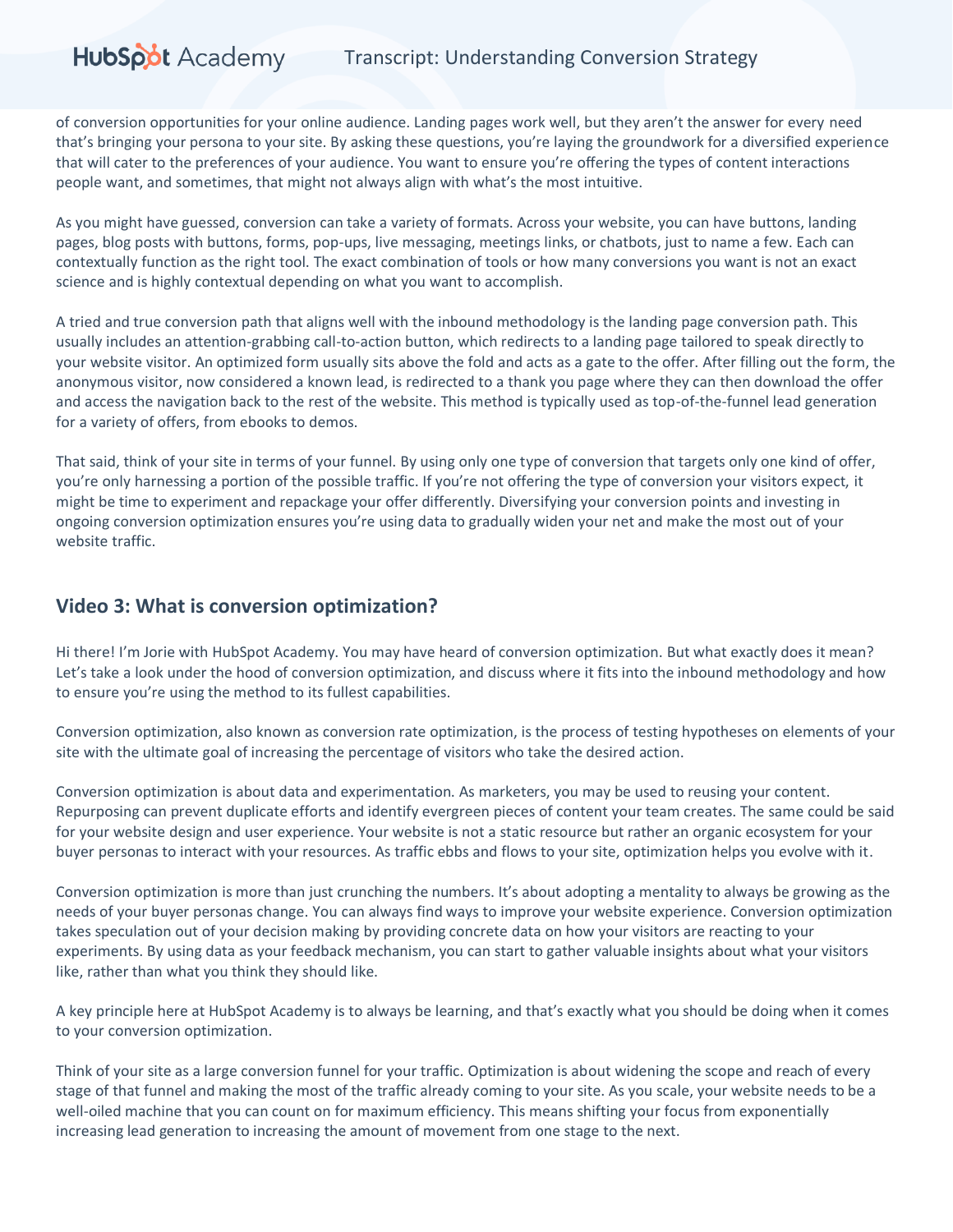But where does this fit into the inbound methodology?

Conversion optimization can fit into any stage of the inbound methodology. Have you ever heard the saying, "if it's worth doing, it's worth measuring"? Likewise, if it's being measured, it can be optimized. Customers are interacting with your site at every stage of the buyer's journey. So whether its an anonymous visitor or a known customer, you should always be looking at your website and promotional channels with an empathetic eye and user experience top of mind. To limit the optimization process to a single stage is to silo its impact.

Speaking of impact, how can conversion optimization affect your ROI, or return on investment?

Think of your marketing or sales funnel. At a high level, your funnel is composed of a series of steps that define the unique stages a visitor will go through with your company on their way to becoming a customer. No matter how many steps you have or what you call them, the overall shape remains the same. Wide at the top and narrow at the bottom.

This is because with each stage, you'll experience a bit of drop off. Not everyone will choose to convert or continue along the buyer's journey. They might not be ready to buy, or they got the information they were looking for — the reasons vary. But it's rare to have the same amount of visitors start at the top of your funnel and complete the entire journey. This affects your cost to acquire a customer, or CAC. The more resources your company is spending to acquire a customer, the lower your return on investment.

If you're considering your company's bottom line, you could take two approaches. You could invest more resources and more time, exponentially driving up the amount of traffic coming to your site to increase revenue. This would increase the amount of people in your funnel and therefore the amount of people moving through your funnel. But long-term, this tactic could negatively impact your cost to acquire a customer and your return on investment. Another option is to increase the chances of your current traffic choosing to convert and move down your funnel. Over time, this has the potential to drastically lower your cost to acquire a customer and positively impact your return on investment. So which strategy do you choose?

It's important to keep in mind that conversion optimization is an iterative process. It's not a set of quick-win tactics, so you likely won't see results overnight. As a method, it means more than simply changing CTA buttons from green to red. Think of conversion optimization as a way to look at the wider picture of continuing to provide value to your customers and systematically improving it one piece at a time.

### **Video 4: How to implement conversion optimization?**

#### Interested in conversion optimization?

Much like the scientific method, a problem-solving approach scientists use to mediate bias and answer questions, conversion optimization is an iterative and replicable process. It contains five steps: define your objective, establish your baseline, form a hypothesis, design your tests, and analyze your data. Let's run through each of these a little more in depth.

Defining your objective may seem simple at first, but this is often an overlooked step in conversion optimization. This step requires a three-pronged approach. First, define your goal. Where does this experiment fit into your long-term or short-term goals? What performance metrics, such as OKRs (objectives and key results) or KPIs (key performance indicators), is this experiment attempting to influence? Ultimately, the goal of conversion optimization is to squeeze the most action out of your website traffic, but understanding where each of your experiments fits into the larger picture will help you quantify your efforts to key stakeholders.

Step into the shoes of your buyer persona. Look at your conversion opportunity with new eyes. Write down the problem you think your persona is having that's causing them to turn to your content. Write down anything you think might be affecting their conversions. You might even consider sending a survey directly to users to see what influenced their decision to convert on an opportunity. This type of data will become key when forming your hypothesis later in the process.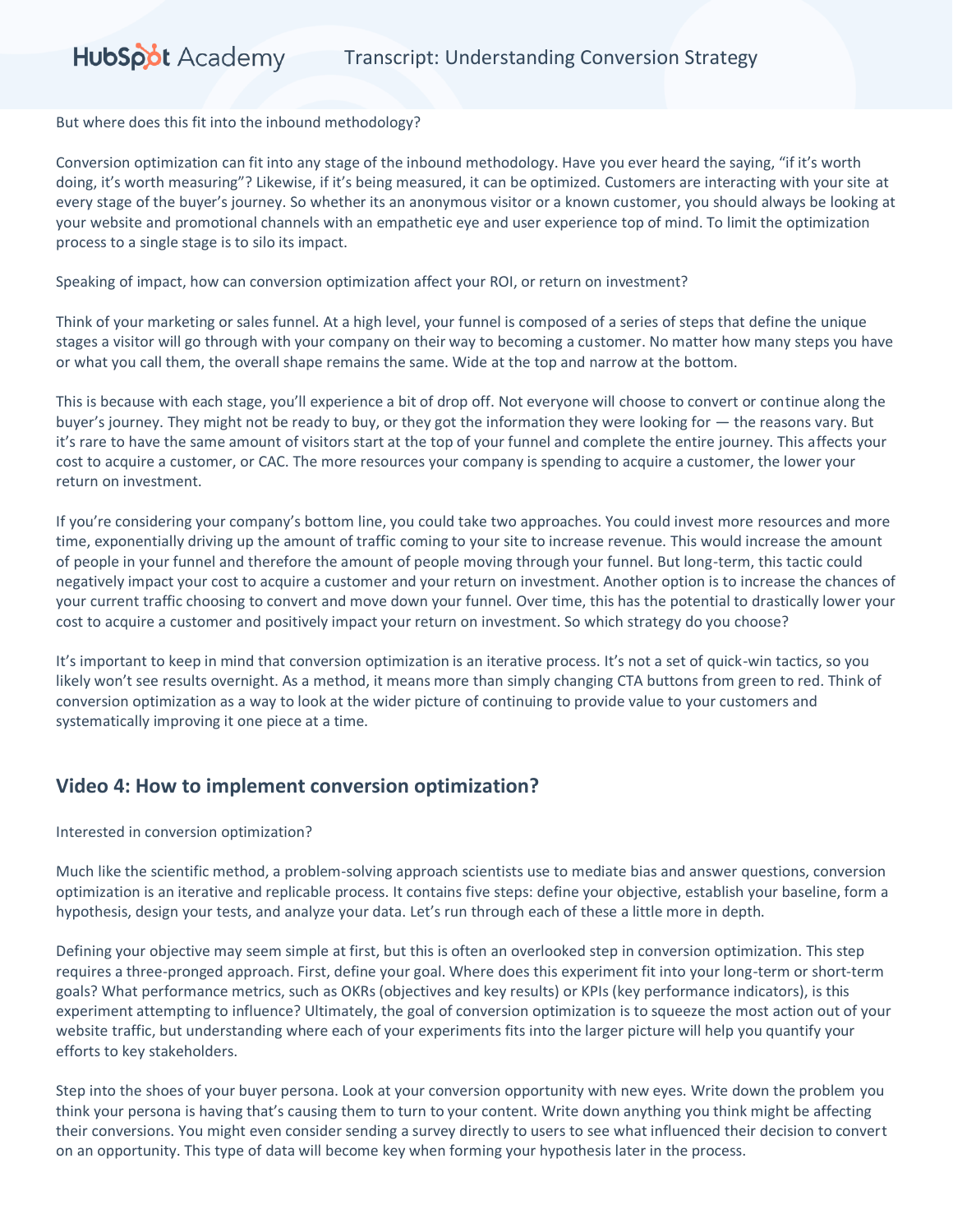Narrow down the page element you want to experiment on first. You can start with the design of the conversion opportunity itself, such as how many form fields you're using, or the verbs you're using in your buttons. You could also choose to start your experiment on areas that frame the conversion opportunity, such as any supporting images, links, headlines, testimonials, social proof, or more. Where you start your experiments is up to you. However, you don't want to experiment on multiple areas of a conversion path at once. While that may seem time effective, later on when you need to analyze your results, it will be difficult to definitively say which change affected your outcome.

HubSpot Academy

The next step in the conversion optimization process is to establish your baseline. Take stock of the current performance of your conversion. Try to figure out what your current data is telling you before trying to fix it. If you're working with a landing page or blog post and its form, what's the current conversion rate? If you're working with a call-to-action button, what's the view-to-click ratio? Write down this conversion rate and save it somewhere you'll remember and can access later.

After taking this step in your conversion optimization process, it's time to form a testable hypothesis. Ask yourself questions like, "Is the traffic coming to this page the right kind of traffic?" "Does the eye path direct someone to the target action?" And "Is the page confusing, overwhelming, or distracting?" Outline the question you're trying to answer about the numbers you're seeing first. Then, think about the observations you made while defining your objectives. In clear, simple language, write a hypothesis statement about what you think will happen. You can use the format, "by making X changes, the conversion rate will increase by Y because it fixes Z problem."

Let's look at an example. Say you're working for a marketing agency, and you're trying to increase the conversions on your services inquiry page. You take some time to study the page and decide that you need to establish credibility that backs some of claims seen there. A good hypothesis for this situation would be something along the lines of: By adding testimonials and photos, the conversion rate will increase because it gives social credibility to our work and makes us seem more genuine to cold prospects coming to our website to sign up for a consultation. This hypothesis outlines the change you're making: Adding testimonials to the page. And the problem you're testing: lacking genuineness. Now it's just a matter of testing it out.

The fourth step in the conversion optimization process is designing and running tests. As you've already identified the conversion to test, now it's time to make the adjustment that you outlined in your hypothesis. Six factors typically affect conversions: the value proposition of the offer, the relevance of the content, the clarity of the conversion path, visitor anxiety, distraction, and urgency. With those six areas in mind, almost any element on your site, from headlines to copy to testimonials, that affects user behavior can be tested on. Remember — you only want to test one element at a time to ensure you data is accurately demonstrating impact.

After making the change, establish a schedule to benchmark your experiment. Periodically record its performance and compare it to the baseline you recorded earlier. Are you noticing any trends over time? Depending on your page traffic volume, let your test run for at least four weeks. On average, this ensures your data is statistically significant enough to draw accurate conclusions.

Finally, we get to the fun part, analyze your data. Did you see a noticeable conversion lift on your variation page? Did you see an improvement in bounce rate? Now is the time to determine if the prediction and hypothesis you made is correct. Look at your final data set and compare it to the benchmarks you've been collecting throughout the process. What are the trends in your reporting and analytics? What are they telling you?

If your hypothesis turns out to be correct, great! You're one step closer to determining what really works for your website audience. If not, that's okay too! Take the insight you've gained and use it to form a new hypothesis. Conversion optimization is a continuous process. You start with the element that you think may be preventing the most visitors from converting and run through the method to try to improve their experience. After analyzing that data, if you find the conversions now align with your end goal, you could choose to move on to improving another page or conversion opportunity. Alternatively, you could choose to keep experimenting on the same conversion path. You don't have to stop at just one experiment. You might continue to rework pieces that get the most visitor focus, such as headlines, subheaders, or paragraphs could be the key to maximizing conversions in the long run. This is particularly important if you're working on areas of your site that currently